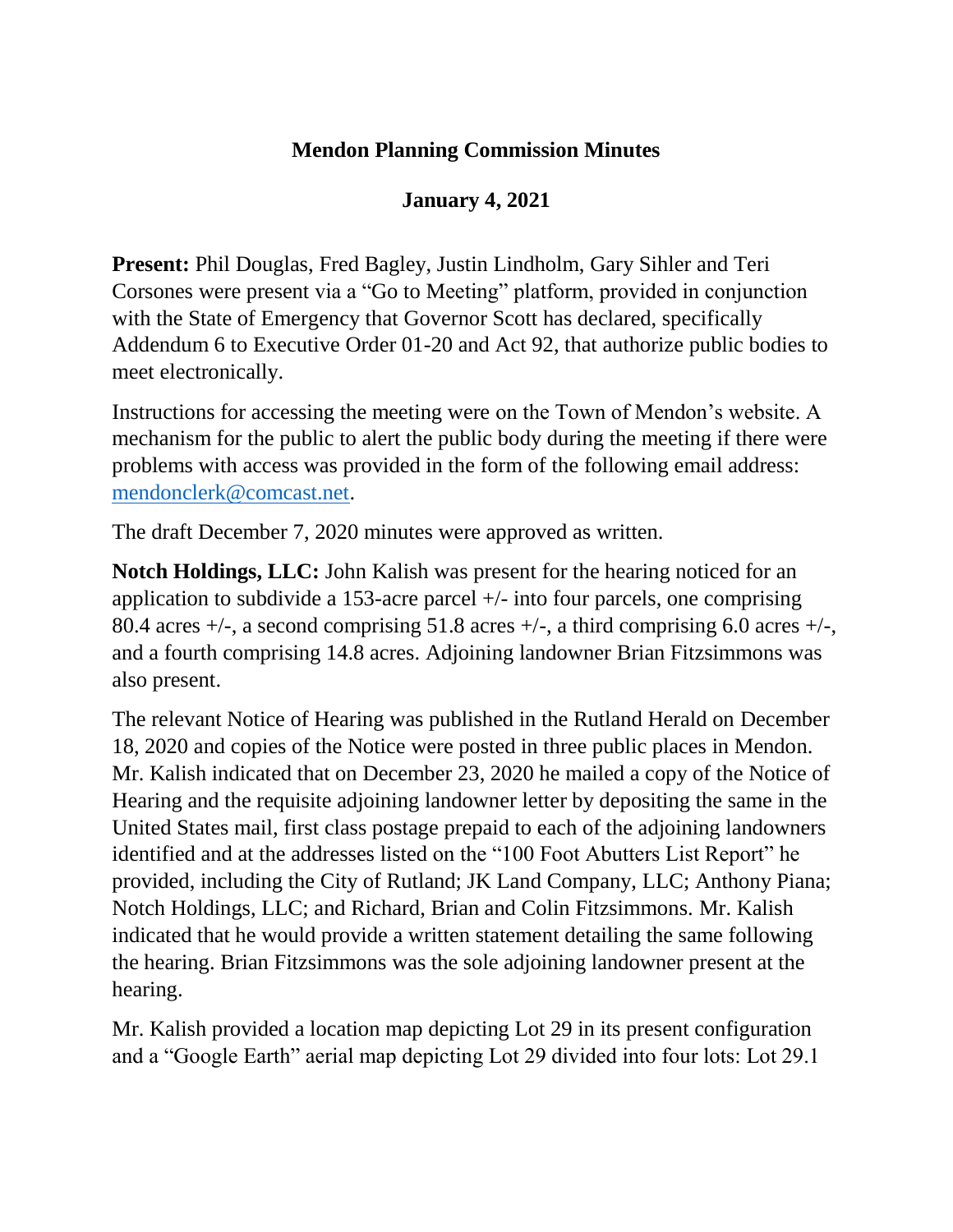(80.4 acres +/-); Lot 29.2 (51.8 acres +/-); Lot 29.3 (6.0 acres +/1) and Lot 29.4  $(14.8 \text{ acres} + /1)$ .

The Mendon Subdivision Regulations require submission of a survey plat prepared by a State of Vermont licensed professional engineer, along with the other requirements in Article IV, Section 400 of the Regulations. Mr. Kalish explained that he plans to retain a surveyor in the future, and to submit a complete subdivision permit application at that time. As such, the hearing was conducted as a Pre-Hearing Sketch Plan Review under Article III, Section 300 of the Mendon Subdivision Regulations. The purpose of a Pre-Hearing Sketch Plan Review "is to acquaint the Planning Commission with a proposed subdivision at a conceptual stage in the design process, prior to the submission of a subdivision application."

Inasmuch as the proposed subdivision involves four lots, it would be classified as a Minor Subdivision when application is made. The distinction between major and minor subdivisions in Section 202 was explained, including the provision that "in determining the number of lots created, any lots created during the seven years prior to the date of application out of the parcel that the present lots are being created from shall be included regardless of whether the current landowner is the same as the landowner at the time of the previously created lots."

The subject parcel is located in the Wheelerville Zoning District. As such, lots are subject to the dimensional requirements set forth in Section 310(e) of the Mendon Zoning Regulations. The minimum lot size is 5 acres and the minimum lot frontage is 65 feet per acre, but no more than 500 feet per lot.

Mr. Kalish indicated that no structures are currently located on the subject parcel; he owns a camp on Lot 30, located east of Lot 29. The camp is accessed via a logging road. Mr. Kalish plans to use Lot 29.4 for access to Lot 30 when he seeks approval of his subdivision application. There are no easements through Lot 29 at present. Town Highway 16 is depicted as the red line on the aerial map, and traverses Lot 29 in a north/south direction in the westerly part of Lot 29. Lot 29 is largely forested, and a portion of it is enrolled in the Current Use Program. A stream runs east/west near the southerly border of proposed Lot 29.2.

Mr. Fitzsimmons indicated that he contacted Mr. Kalish upon receiving notice of the hearing, and anticipates that he and his brother can discuss any questions about the proposed subdivision with Mr. Kalish. The eventual subdivision application will need to address each of the elements of the Subdivision Application Checklist